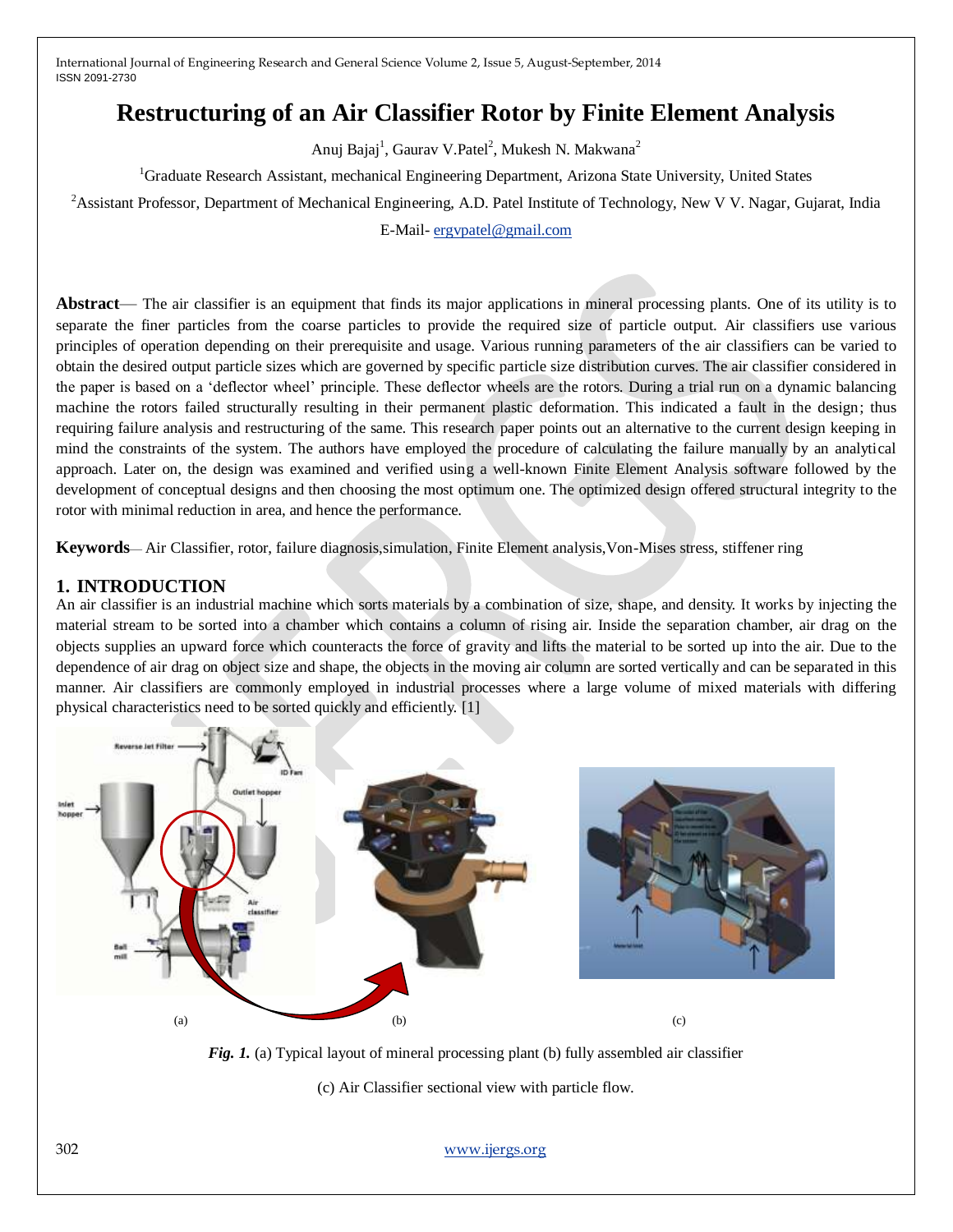Air Classifiers use various principles of operation depending on their need and use. Various running parameters are varied to obtain the desired output particle sizes. These outputs are governed by specific particle size distribution curves. The air classifier considered in the paper is based on a 'deflector wheel' principle. These deflector wheels are the rotors. They are responsible for the screening action that is required for particle separation. [5]Product fineness is controlled by the speed of the classifier wheel which is adjusted using a frequency controller. Classification in the range of 150 to 2.5 micrometers is possible. The material, after coming out from the outlet of the ball mill, is sucked upwards by an induced draught fan provided at the top of the system. This ground material flows through the classifier rotor. The size of the particle that can be allowed to pass through is governed by the speed of the rotor.

The range of particles that are obtained from the process mills vary over a range of few micrometers to a hundred micrometers. But, the output required varies from 6 to 20 micrometers. This can be obtained depending on the speed of the rotor. [4]

# **2. COMPONENT FAILURE**

The rotor after being manufactured was tested on a dynamic balancing machine at 3000 rpm. While under test, it suddenly failed resulting in permanent plastic deformation of the blades. It was suspected that the centrifugal force acting on the blades was responsible for this failure. It pulled out the blades and the end plate under that action moved into the rotor as shown in figure 2(a). The horizontal length of the damaged component was found to be approximately 150 mm. The weld of few blades also broke.



*Fig. 2.* (a) CAD model of existing component (b) Failure of Component

#### *2.1. Failure Analysis*

The reason for failure, as mentioned earlier was suspected to be the centrifugal force. The conceptapplied to show the failure by manual calculations was by treating one blade as a simply supported beam. From the results of manual calculations it was found that the stress generated in the rotor was 337.523 MPa.[2] The material used in the rotor is Plain carbon steel (Code: IS 2062), having a yield strength of 240 MPa. Hence, the stress generated due to the centrifugal force acting on the blades causes the plastic deformation which causes the failure. To verify the result, structural analysis of the rotor in FEA software ANSYS® 13.0 was performed.

# **3. SIMULATION**

# *3.1. Air Classifier Rotor*

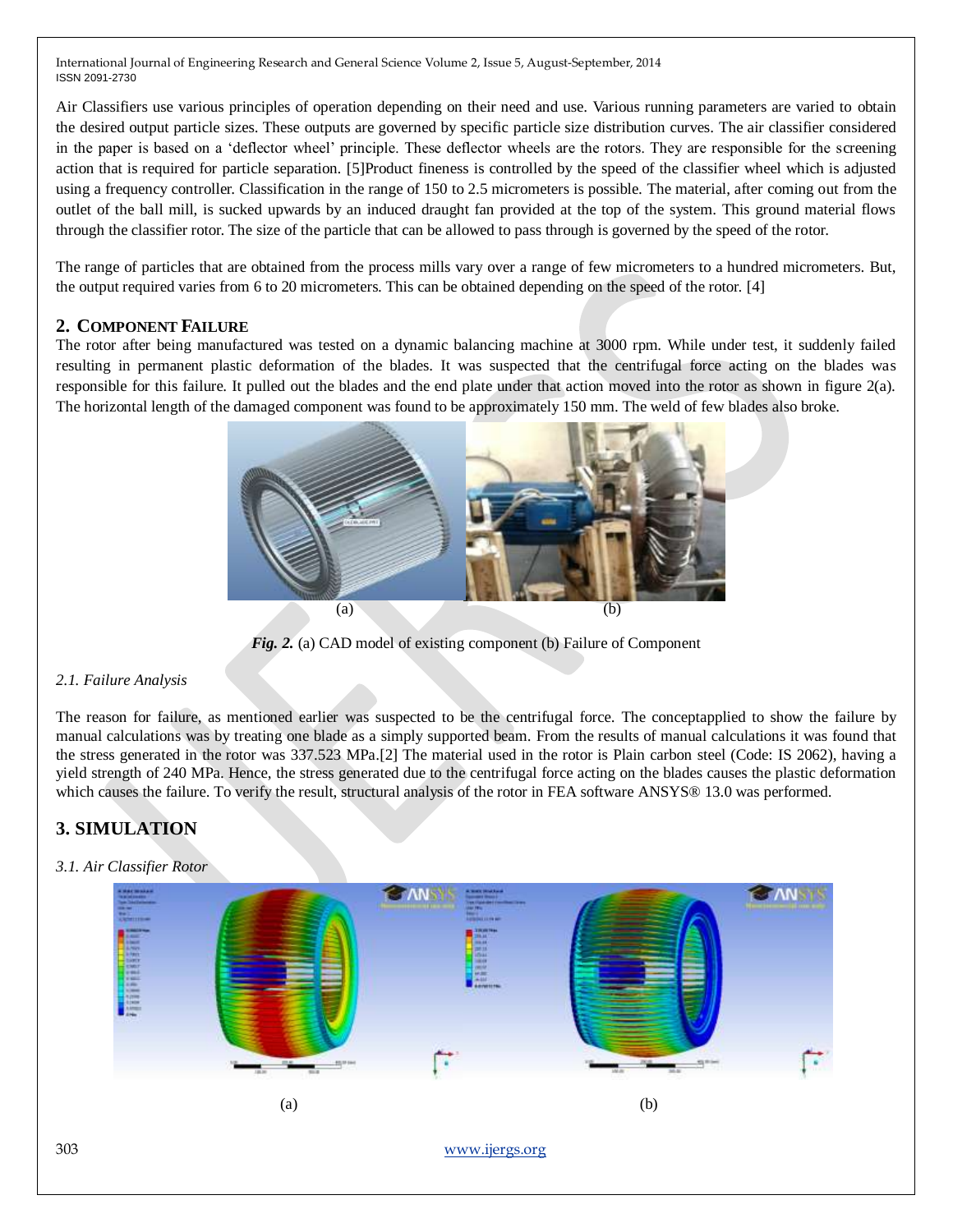Fig. 3. (a) Static structural total deformation (b) Static structural equivalent stress developed in old rotor

The maximum deformation in static structural analysis of the air classifier rotor was observed to be 0.98 mm. The maximum occurs at the middle of the blades as shown in figure 3 (a).

The maximum von-mises stress was also observed to be at center of blade as shown in figure 3 (b) having magnitude of 310.68 MPa. The minimum safety factor of the design was found to be 0.7826. This clearly indicated an easy cause of failure in the rotor. The simulation resultsalso concurred with the manual calculations as well.

# **4. RESTRUCTURING OF THE ROTOR**

#### *4.1. Variables of the system*

Following variables can be provided to the rotor without affecting the performance to a large extent.

- A slight reduction in the area of inlet of the rotor. But beyond a limit the performance of the air classifier as a whole can be affected.
- The material of construction of the vanes can be changed. However, as the vanes are welded onto the hubs, the weld between the two dissimilar metals should be strong enough to not give away during high speed rotation. Also, the cost, strength of the new material should be taken into consideration.
- Thickness of the blade can be marginally increased by a maximum of 1mm. Further increase in the thickness may have implications regarding weight of the rotor, which always effect the motor bearing as the entire rotor is mounted on motor without any other support. In addition to the above, higher thickness will provide lesser area for movement of material across the classifier. This results into performance issues of the classifier.

*4.2. Restrictions of the system*

- The system has been designed to give an output of different quantity based on different particle size requirement of the material.
- Reducing the length of the rotor reduces the rotor area, which also results into lower output. So, the change of rotor length was prohibited.
- Reducing diameter reduces the output of the system; an increase is not possible due to space restrictions. Hence, the diameter also cannot be changed.
- Higher weight will have effect on the motor bearing and the torque to be transmitted will get higher, which may result into higher motor size. Higher motor size will have mounting problems and the system will be very bulky.
- A change in the particle size distribution is undesirable as it would affect all the other parameters up  $\&$  down the mineral processing plant.<sup>[3]</sup>

Keeping in mind the constraints and variables of the system, it was found desirable to come up with the following alternatives/improvements to the current design of the rotor:

- Provide a stiffening ring.
- Change in the material.
- Change in the dimensions of the blades.

Amongst the above mentioned alternatives the best option found was to provide a stiffening ring at the point where maximum bending moment is acting.

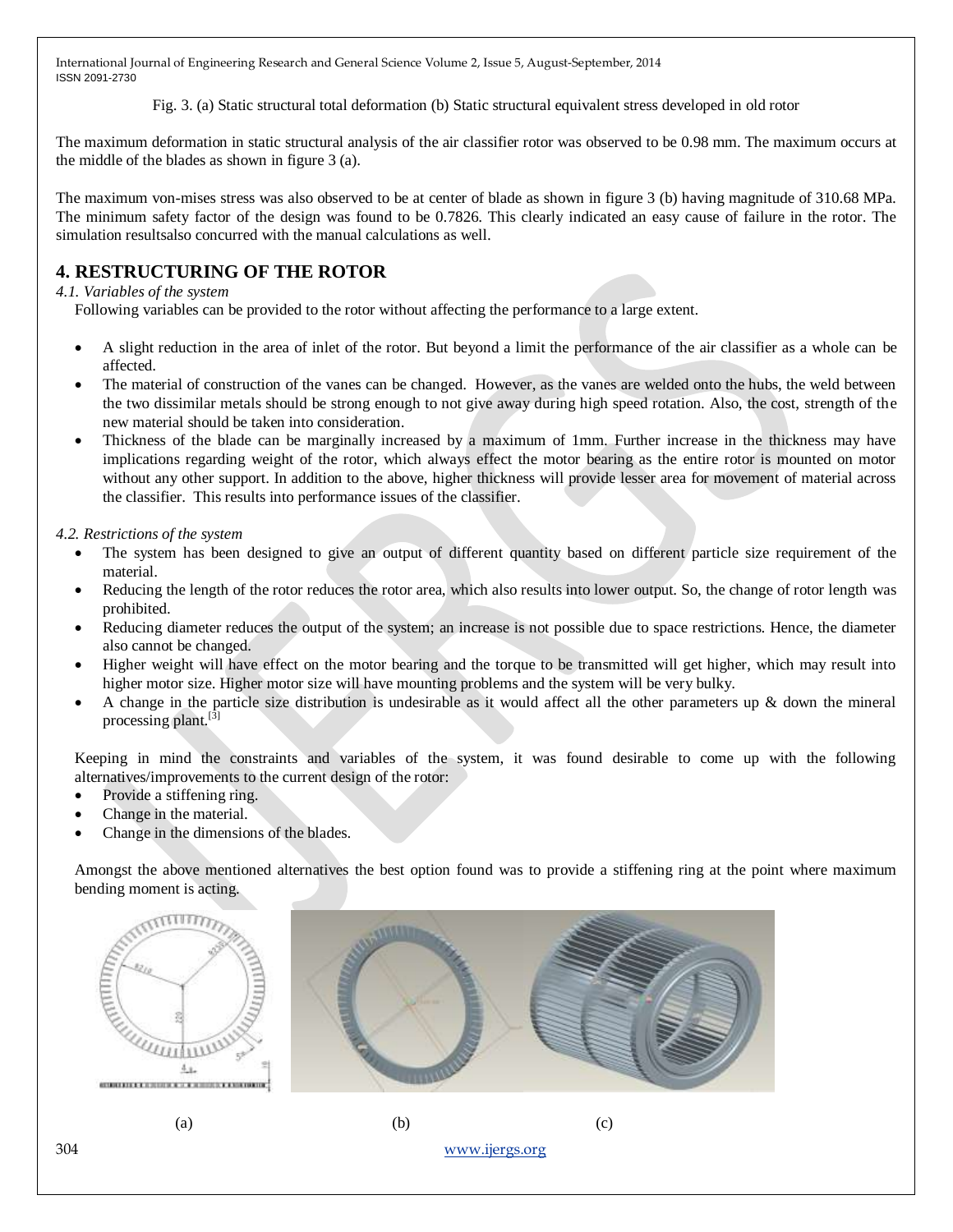*Fig. 4.* (a) Stiffener specifications (b) CAD model of stiffener ring (c) CAD model of modified rotor

The material of make would be IS 2062 Grade B. The stiffener has to be in the shape of a circular annulus ring. Just like the hub and the end plate, there are 72 axis symmetric slots provided on its outer periphery where the blades can be welded.

|     | Table 1. Stiffener design specifications |            |                  |                  |                  |  |
|-----|------------------------------------------|------------|------------------|------------------|------------------|--|
| UTS | TYS                                      | <b>CYS</b> | Outer radius     | Inner radius     | <b>Thickness</b> |  |
|     | 410 MPa 240 MPa                          | -240 MPa   | $250 \text{ mm}$ | $210 \text{ mm}$ | $10 \text{ mm}$  |  |

The figure 4 (c) shows the modification that has been made to the original design of the rotor. As obtained in the failure calculations and ANSYS® results, the bending moment is found to be maximum at the center of the blade. Hence the stiffener ring has been placed exactly at the middle of the blade.

From analytical calculations, the maximum stress and deformation developed on the blades was found to be 80.145 MPa and 0.05113mm respectively. Although the stress on the blades is reduced, the stress on the stiffener might be higher. Hence, ANSYS analysis of the modified rotor design was done.

#### *4.3. Analysis of Modified rotor*



*Fig. 5.* (a) Static structural total deformation (b) Static structural equivalent stress developed in modified rotor

The maximum deformation in ANSYS® static structural analysis of the modified rotor was observed to be 0.235 mm. The maximum von-mises stress in ANSYS® static structural analysis of the modified rotor was observed to be 217.58 MPa. The maximum stress was found to be on the stiffener ring and not on the blades. Hence,a drastic improvement in the model.

Upon performing transient analysis, the stress was still found to be higher than the yield strength of the material. Hence the new design, although more stable, needed to be optimized for a better safety factor and stability.



*4.4. Analysis of Optimized rotor*